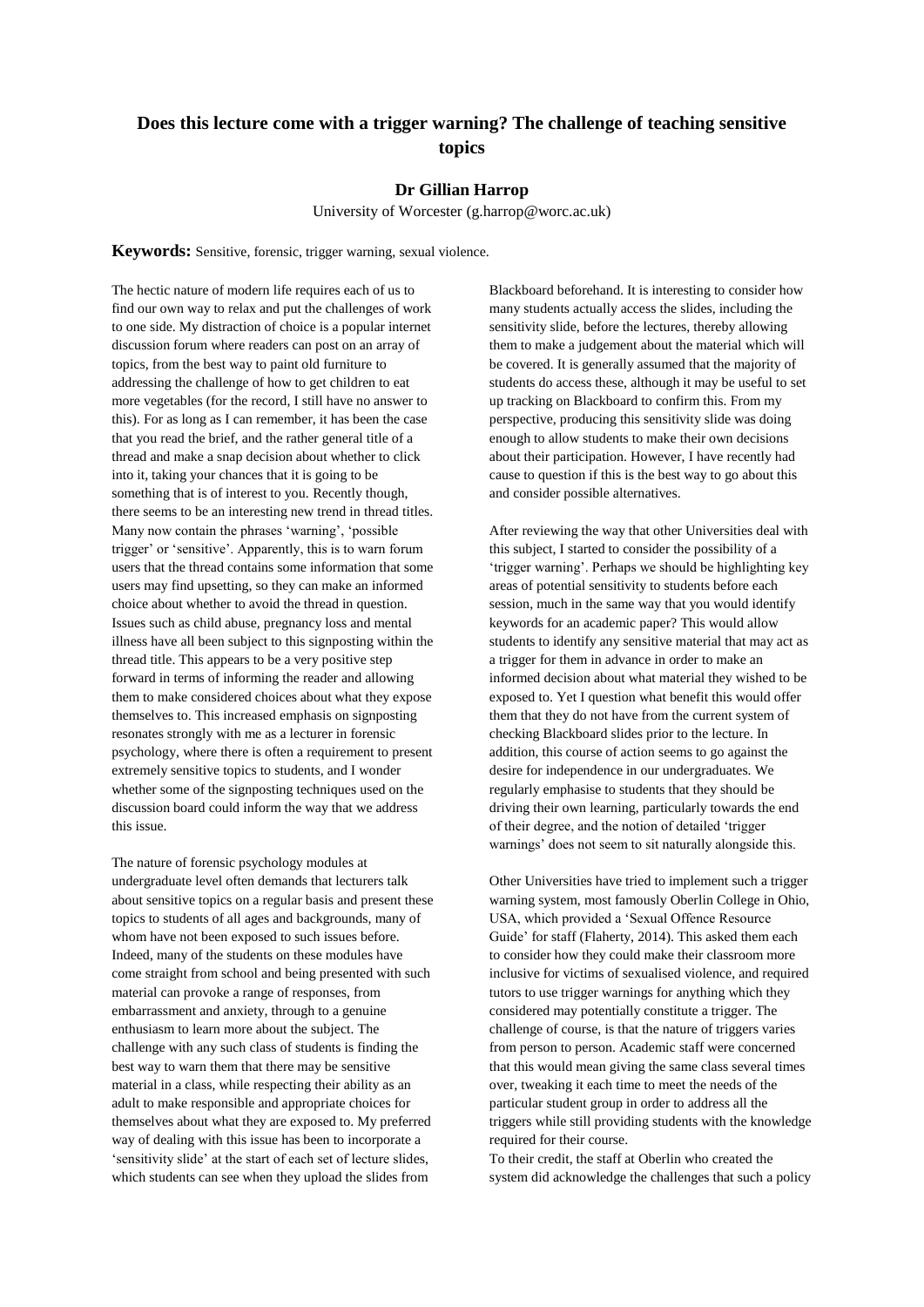caused, although they were not able to put forward any tangible suggestions to deal with these difficulties. The response of one Oberlin tutor particularly resonated with me, as they suggested that sensitivity and common sense work far better than a set of tightly bound rules, and working within looser confines would allow for an appropriate middle ground.

I can identify with the concerns of the Oberlin staff, particularly their fear that a requirement for trigger warnings would put too much responsibility on the tutor to identify potential sensitive areas. I have taught classes in the past where I have given verbal trigger warnings about upcoming discussions of violent behaviour for example, yet found that a student has become upset by something completely unrelated, which I would not have considered to be a trigger at all. This is where students may have to accept responsibility for ensuring that they know what topics are being covered (even in a very general sense), and have a strategy in place in case they do come up against a topic that they find upsetting. This could potentially form the basis of a student agreement or charter, where they would accept responsibility for checking the lecture material before each class and in turn, the academic team who taught on the module could state exactly what they would do to provide support through early provision of lecture slides, and a clear outline of what would be included in upcoming lectures, wherever possible. There is also an argument for including information about student support services into such a charter, to ensure that any students who became upset by any of the topics raised would know where to go to seek pastoral support.

Of course the challenges of teaching sensitive topics are not confined purely to protecting students from distress. There is also an important issue around student conduct. There is an expectation, as with all classes, that students will behave in a respectful and professional way for the duration of the session, and this particularly resonates when dealing with very sensitive or emotive subjects. Yet, I have given classes on subjects such as sexual violence where students have sat giggling, or whispering to one another, even as cases are being discussed and extremely sensitive details considered. The instinct of many lecturers, including myself, may be to ask those engaging in such behaviour to leave the class, yet this may not be effective in teaching students how to engage with this type of material in an appropriate way. While some of these behaviours are simply down to poor standards of conduct, I believe that tutors must also recognise that some are the result of nervousness or embarrassment at what is being discussed, particularly if students are not used to hearing this kind of information, in this level of detail. There is no way around presenting this information if we want to provide a valuable and informative learning experience about forensic psychology. If you are outlining the possible motivations

for a sexually violent act, for example, then it is vital that everyone in the class is clear what is involved in the sexually violent act (to an appropriate point). As a psychology team, we have worked hard to put together a course that is robust, challenging, appropriate and ethically sound. Nothing that is included could be described as salacious – it is all relevant and valuable knowledge for an undergraduate who is working towards a career in forensic psychology. Therefore it is vital that students are able to deal with this type of information and have strategies for managing emotions such as embarrassment in a way which does not impact upon their student conduct. There is perhaps an opportunity here to work with the student counselling services to develop such strategies and present them to the students, or even to take this issue to the psychology partnership panel within our University, where the issue could be debated by both staff and students.

So how do we go forward? Sensitive topics need to be taught in a way that protects students, while providing them with the required knowledge and helping them to develop an appreciation of professionalism and appropriate conduct. This is quite a challenge, but one which I believe we can meet through clear expectations for students, better signposting towards topics for discussion through Blackboard resources and clear guidance about upcoming teaching sessions, as well as clear expectations for student conduct. These expectations should include an acknowledgement that we as tutors recognise the challenges of dealing with sensitive materials, and the potential for nervousness or embarrassment to affect behaviour. We could also direct students towards strategies for dealing with these feelings and behaviours, such as those provided to trainee psychologists in the prison service. In this way, we also have the opportunity to provide students with skills and strategies that they can take with them into their future careers.

You might argue that the challenges of teaching sensitive materials mean that they simply do not lend itself to a teaching and learning environment, and that the obstacles are simply too great. Yet, I would argue that it is more important than ever that we develop our understanding of sensitive topics such as forensic psychology, and produce graduates who have the knowledge and skills to go on to become chartered forensic psychologists, offender intervention facilitators, criminal intelligence analysts and many other varied and challenging roles that a forensic psychology degree can lead into. Through understanding offenders and offending behaviour, we can catch them quicker, better assess their risk of reoffending and better select the most appropriate rehabilitation and treatment programmes, and from my perspective, this makes the challenges of teaching sensitive material definitely worth overcoming.